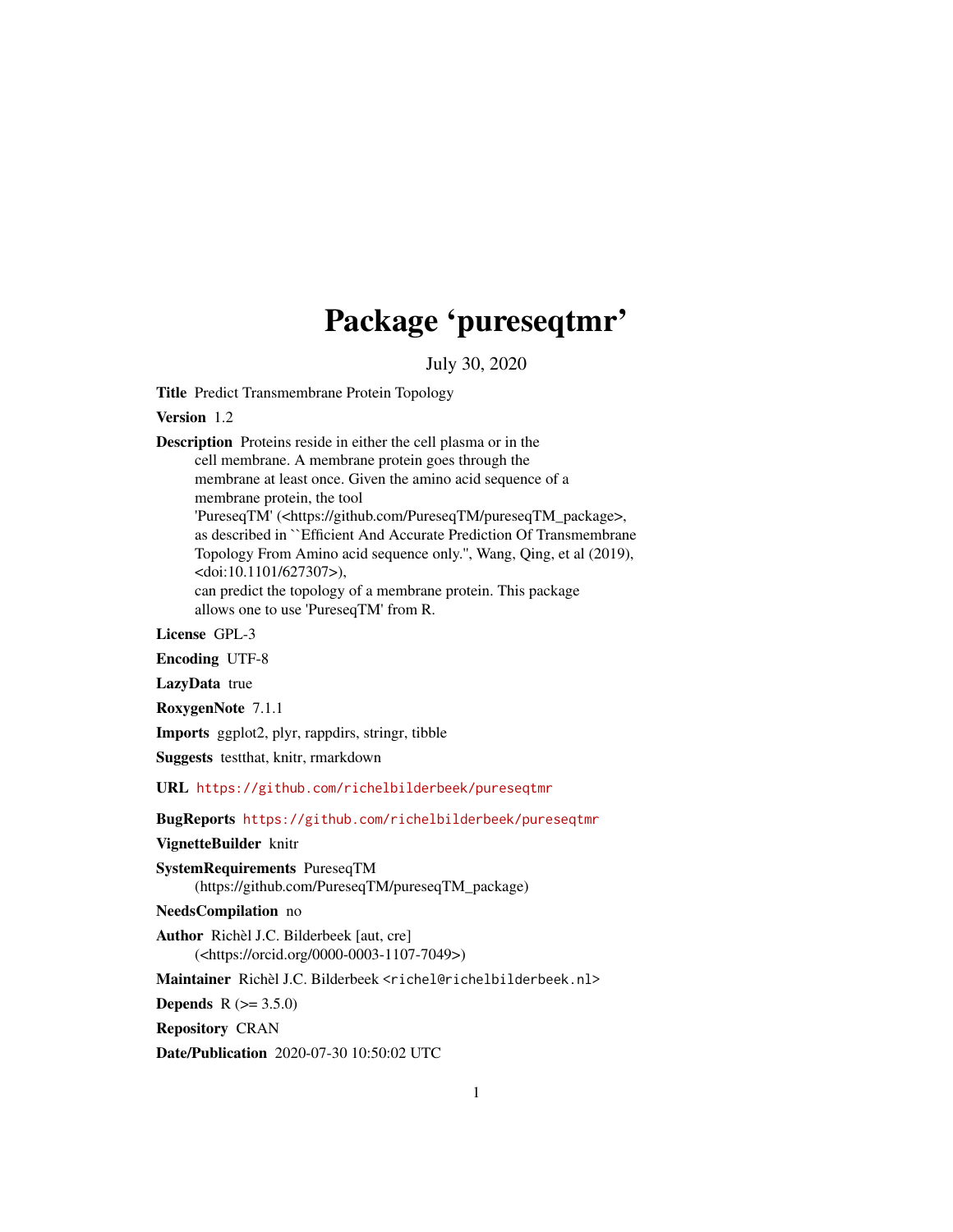## <span id="page-1-0"></span>R topics documented:

|       |                                                                                                                                                         | $\overline{4}$            |
|-------|---------------------------------------------------------------------------------------------------------------------------------------------------------|---------------------------|
|       |                                                                                                                                                         |                           |
|       |                                                                                                                                                         | $\overline{5}$            |
|       |                                                                                                                                                         |                           |
|       |                                                                                                                                                         | $\overline{7}$            |
|       |                                                                                                                                                         | $\overline{\phantom{0}}8$ |
|       |                                                                                                                                                         |                           |
|       |                                                                                                                                                         |                           |
|       |                                                                                                                                                         |                           |
|       | $install_pureseqtm \ldots \ldots \ldots \ldots \ldots \ldots \ldots \ldots \ldots \ldots \ldots \ldots \ldots 11$                                       |                           |
|       | $is\_on\_appvey$ $\ldots$ $\ldots$ $\ldots$ $\ldots$ $\ldots$ $\ldots$ $\ldots$ $\ldots$ $\ldots$ $\ldots$ $\ldots$ $\ldots$ $\ldots$ $\ldots$ $\ldots$ |                           |
|       |                                                                                                                                                         |                           |
|       |                                                                                                                                                         |                           |
|       |                                                                                                                                                         |                           |
|       |                                                                                                                                                         |                           |
|       |                                                                                                                                                         |                           |
|       |                                                                                                                                                         |                           |
|       |                                                                                                                                                         |                           |
|       |                                                                                                                                                         |                           |
|       |                                                                                                                                                         |                           |
|       |                                                                                                                                                         |                           |
|       |                                                                                                                                                         |                           |
|       |                                                                                                                                                         |                           |
|       |                                                                                                                                                         |                           |
|       |                                                                                                                                                         |                           |
| Index |                                                                                                                                                         | 23                        |

are\_tmhs *Are the sequences transmembrance helices?*

#### Description

Are the sequences transmembrance helices?

#### Usage

are\_tmhs(protein\_sequences, folder\_name = get\_default\_pureseqtm\_folder())

#### Arguments

| protein_sequences |                                                                                     |
|-------------------|-------------------------------------------------------------------------------------|
|                   | one or more protein sequences                                                       |
| folder name       | superfolder of PureseqTM. The superfolder's name is /home/[user_name]/. local/share |
|                   | by default, as can be obtained by get_default_pureseqtm_folder                      |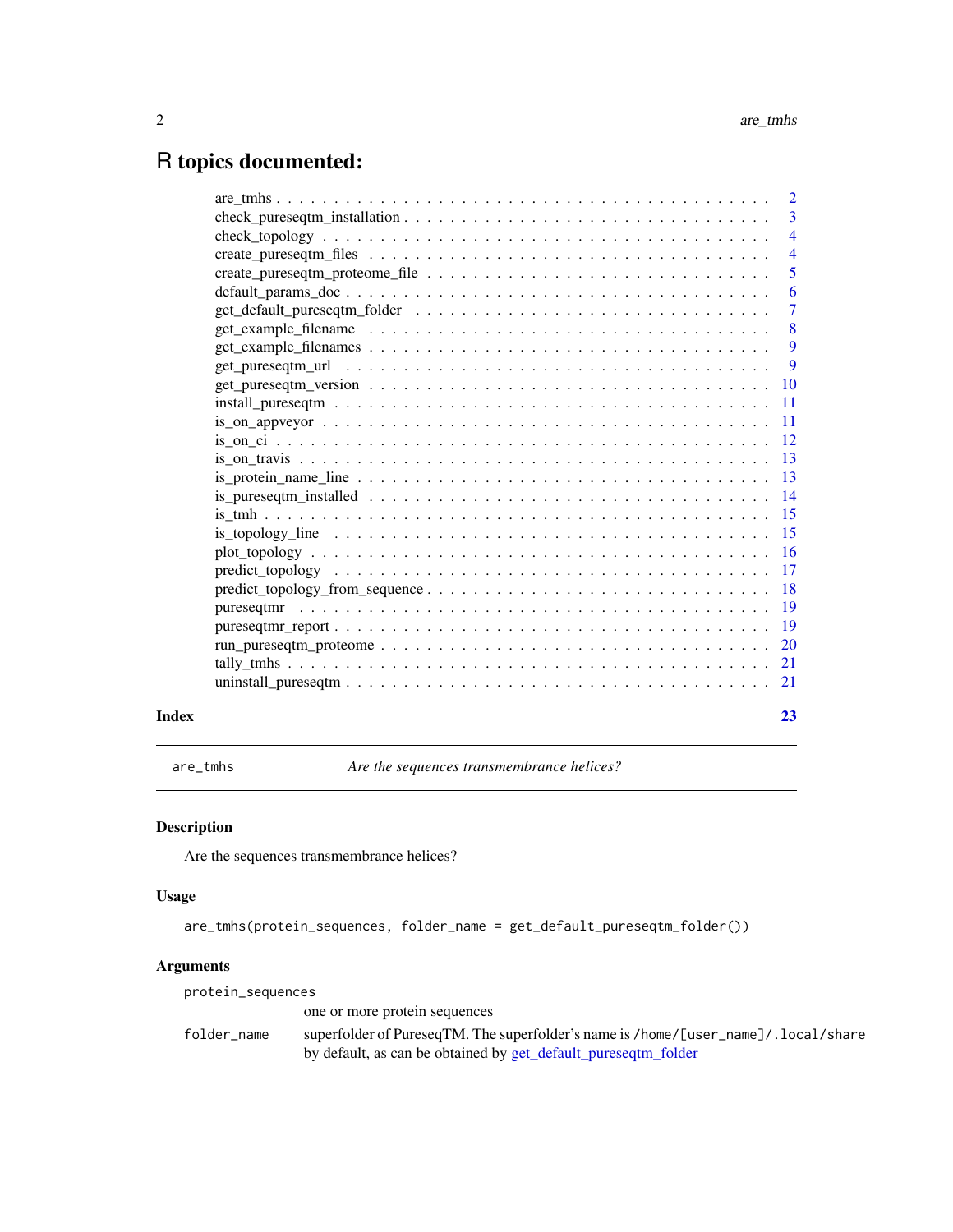<span id="page-2-0"></span>a vector of booleans of the same length as the number of sequences. The ith element is [TRUE](#page-0-0) if the ith protein sequence is a transmembrane helix

#### Author(s)

Richèl J.C. Bilderbeek

#### Examples

```
if (is_pureseqtm_installed()) {
 sequences <- c(
    "QEKNWSALLTAVVIILTIAGNILVIMAVSLEKKLQNATNYFLM",
    "VVIILTIRGNILVIMAVSLE"
 )
 are_tmhs(sequences)
}
```
check\_pureseqtm\_installation

*Checks the installation of PureseqTM. Throws a helpful error message if incomplete, else does nothing*

#### Description

Checks the installation of PureseqTM. Throws a helpful error message if incomplete, else does nothing

#### Usage

```
check_pureseqtm_installation(folder_name = get_default_pureseqtm_folder())
```
#### Arguments

folder\_name superfolder of PureseqTM. The superfolder's name is /home/[user\_name]/.local/share by default, as can be obtained by [get\\_default\\_pureseqtm\\_folder](#page-6-1)

#### Value

Nothing. Will [stop](#page-0-0) with a helpful error message if PureseqTM is not installed.

#### Author(s)

Richèl J.C. Bilderbeek

```
if (is_pureseqtm_installed()) {
 check_pureseqtm_installation()
}
```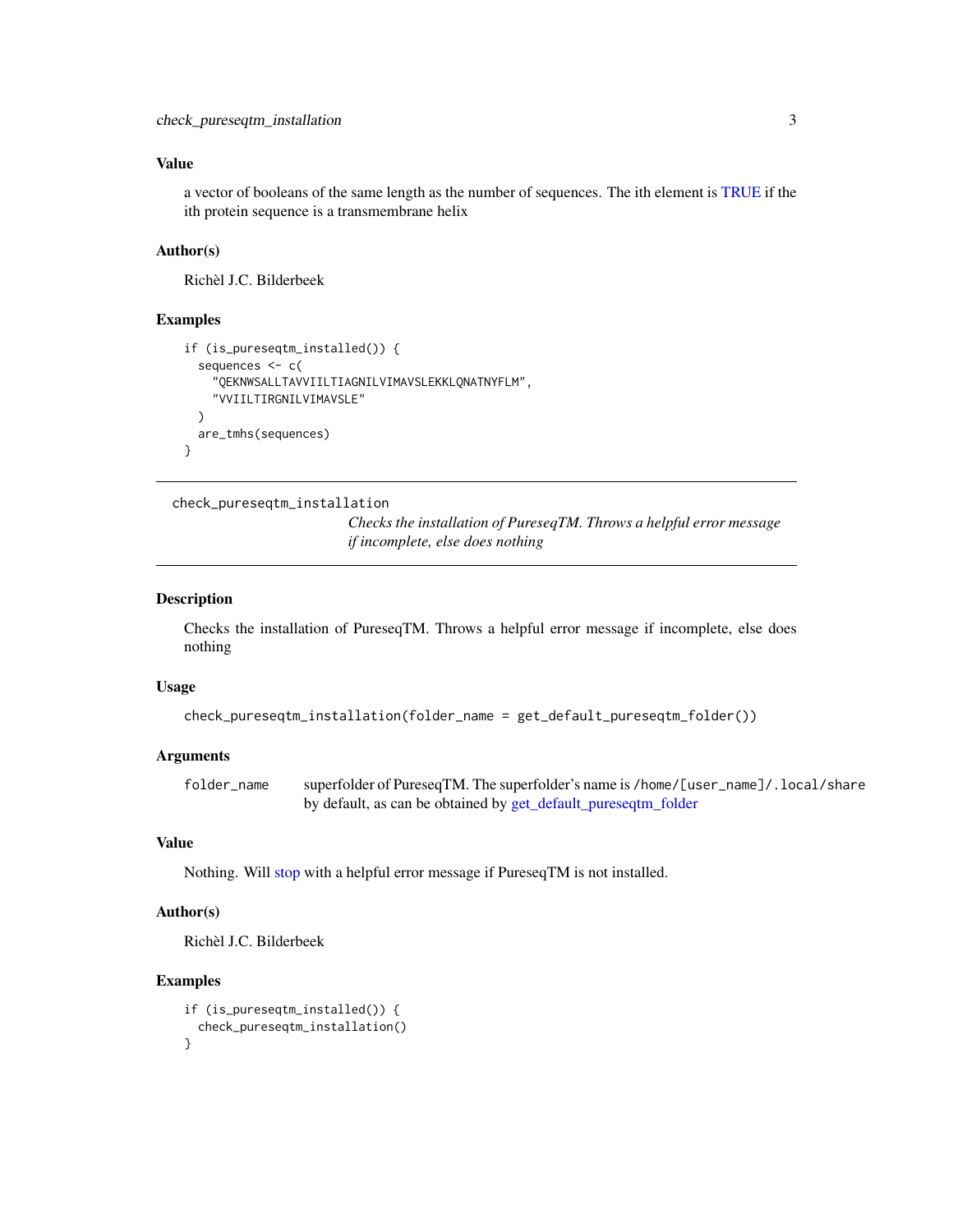<span id="page-3-0"></span>

#### Description

Check if the argument is of the same type as a predicted topology, as can be created with [pre](#page-16-1)[dict\\_topology.](#page-16-1) Will [stop](#page-0-0) if not.

#### Usage

```
check_topology(topology)
```
#### Arguments

topology the topology as a [tibble](#page-0-0) as returned by [predict\\_topology](#page-16-1)

#### Value

Nothing. Will [stop](#page-0-0) with a helpful error message if the topology is invalid.

#### Author(s)

Richèl J.C. Bilderbeek

#### Examples

```
if (is_pureseqtm_installed()) {
 fasta_filename <- get_example_filename("1bhaA.fasta")
 topology <- predict_topology(fasta_filename)
 check_topology(topology)
}
```
<span id="page-3-1"></span>create\_pureseqtm\_files

*Create the five PureseqTM output files, by running PureseqTM.*

#### Description

Create the five PureseqTM output files, by running PureseqTM.

#### Usage

```
create_pureseqtm_files(
  fasta_filename,
  folder_name = get_default_pureseqtm_folder(),
  temp_folder_name = tempfile(pattern = "pureseqt_")
\mathcal{E}
```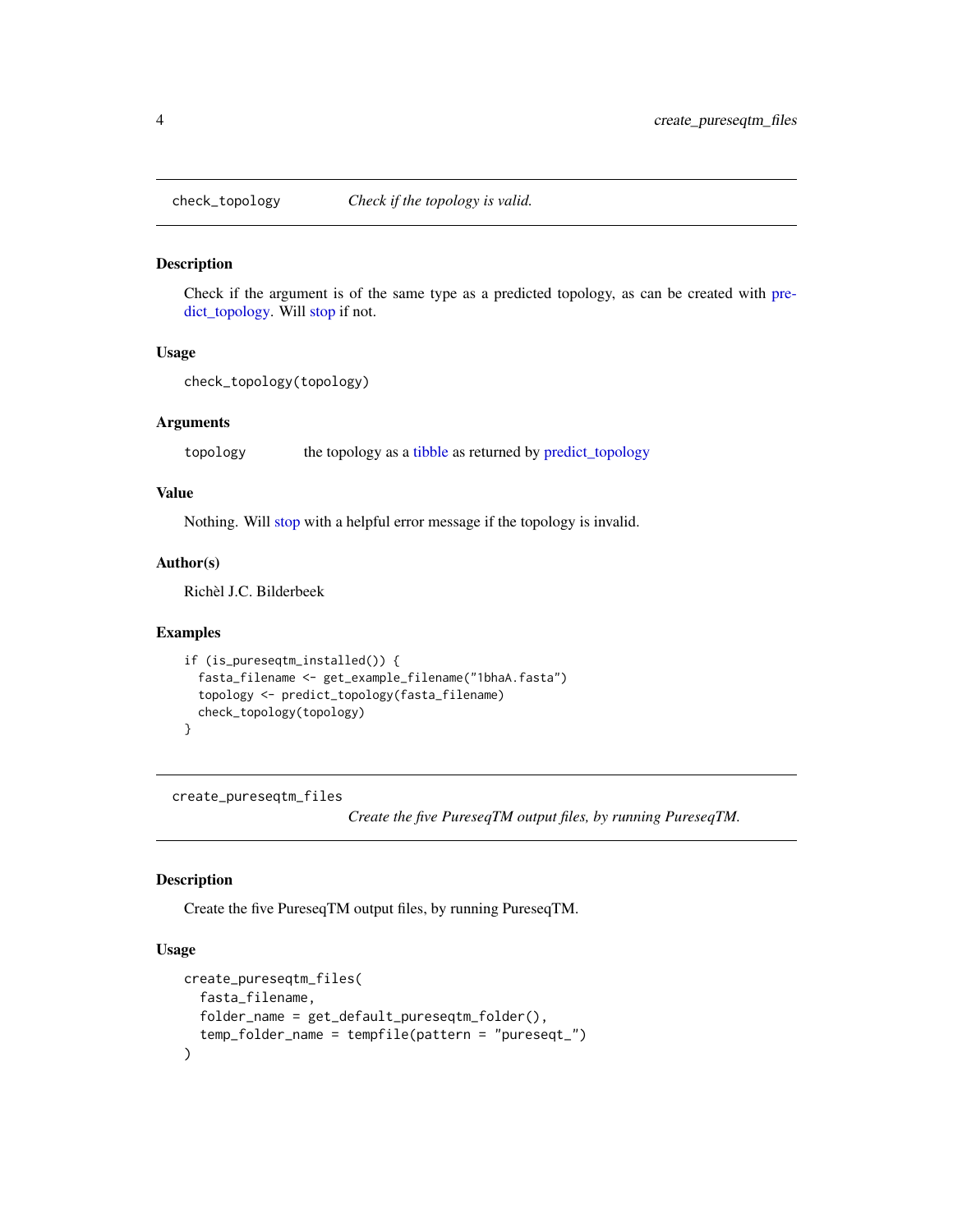#### <span id="page-4-0"></span>Arguments

|                  | fasta_filename path to a FASTA file                                                                                                                   |
|------------------|-------------------------------------------------------------------------------------------------------------------------------------------------------|
| folder_name      | superfolder of PureseqTM. The superfolder's name is /home/[user_name]/. local/share<br>by default, as can be obtained by get_default_pureseqtm_folder |
| temp_folder_name |                                                                                                                                                       |
|                  | path of a temporary folder. The folder does not need to exist. Files that are out in                                                                  |
|                  | this folder are not automatically deleted, which is not a problem, as the default                                                                     |

path given by [tempdir](#page-0-0) is automatically cleaned by the operating system

#### Value

full path to the files created

#### Author(s)

Richèl J.C. Bilderbeek

#### Examples

```
if (is_pureseqtm_installed()) {
 fasta_filename <- get_example_filename("1bhaA.fasta")
 create_pureseqtm_files(fasta_filename)
}
```
create\_pureseqtm\_proteome\_file

*Create the output file of a PureseqTM proteome run*

#### Description

Create the output file of a PureseqTM proteome run

#### Usage

```
create_pureseqtm_proteome_file(
  fasta_filename,
  topology_filename = tempfile(fileext = ".top"),
  folder_name = get_default_pureseqtm_folder()
\lambda
```
#### Arguments

fasta\_filename path to a FASTA file topology\_filename name of the file to save a protein's topology to folder\_name superfolder of PureseqTM. The superfolder's name is /home/[user\_name]/.local/share by default, as can be obtained by [get\\_default\\_pureseqtm\\_folder](#page-6-1)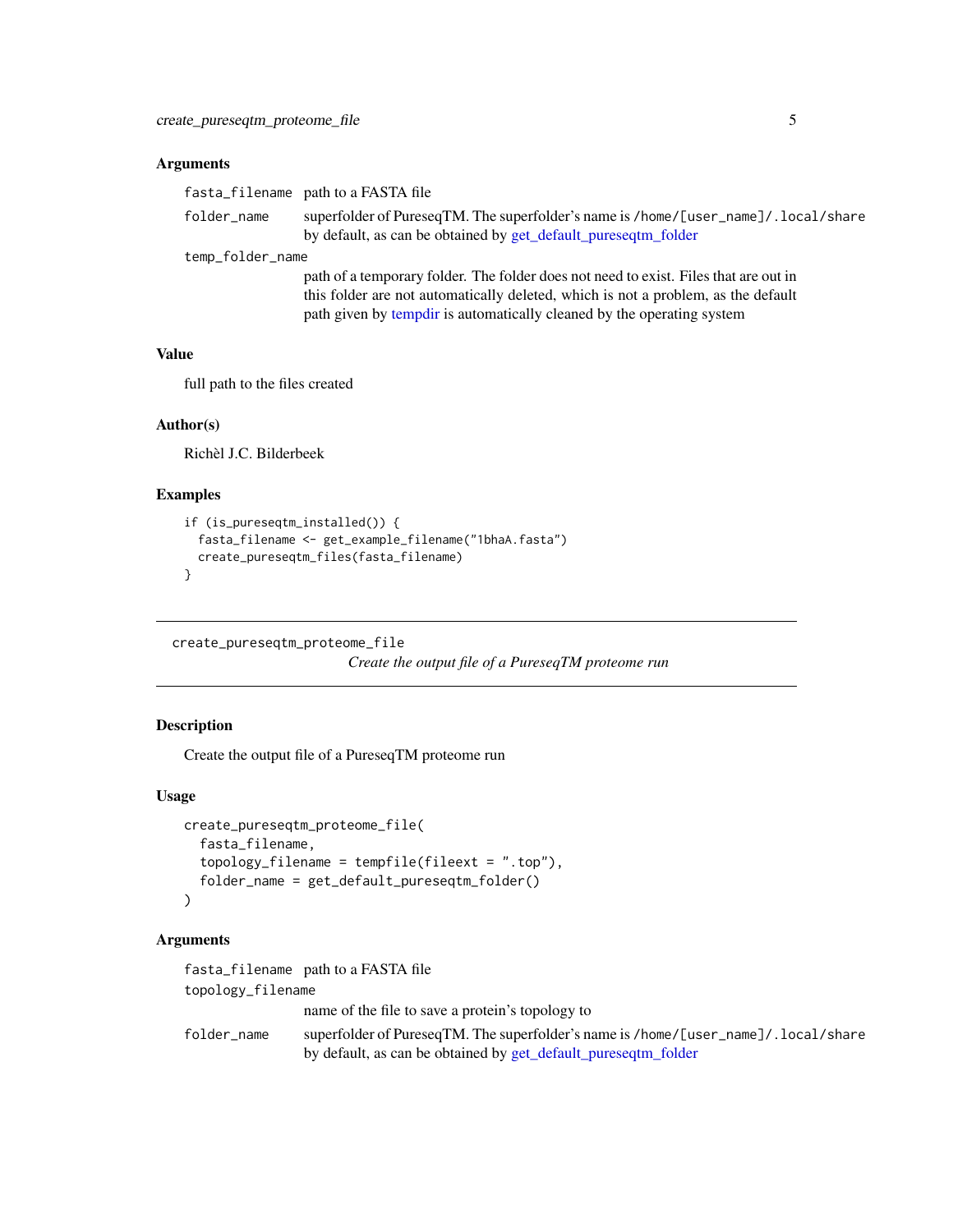the filename

#### Author(s)

Richèl J.C. Bilderbeek

#### Examples

library(testthat)

```
if (is_pureseqtm_installed()) {
 fasta_filename <- get_example_filename("1bhaA.fasta")
 create_pureseqtm_proteome_file(fasta_filename)
}
```
default\_params\_doc *This function does nothing. It is intended to inherit is parameters' documentation.*

#### Description

This function does nothing. It is intended to inherit is parameters' documentation.

#### Usage

```
default_params_doc(
  download_url,
  fasta_filename,
  fasta_file_text,
  folder_name,
  protein_sequence,
  protein_sequences,
 pureseqtm_filename,
 pureseqtm_result,
  pureseqtm_url,
  temp_folder_name,
  topology,
  topology_filename,
  verbose
```

```
)
```
#### Arguments

download\_url the URL to download PureseqTM from fasta\_filename path to a FASTA file

<span id="page-5-0"></span>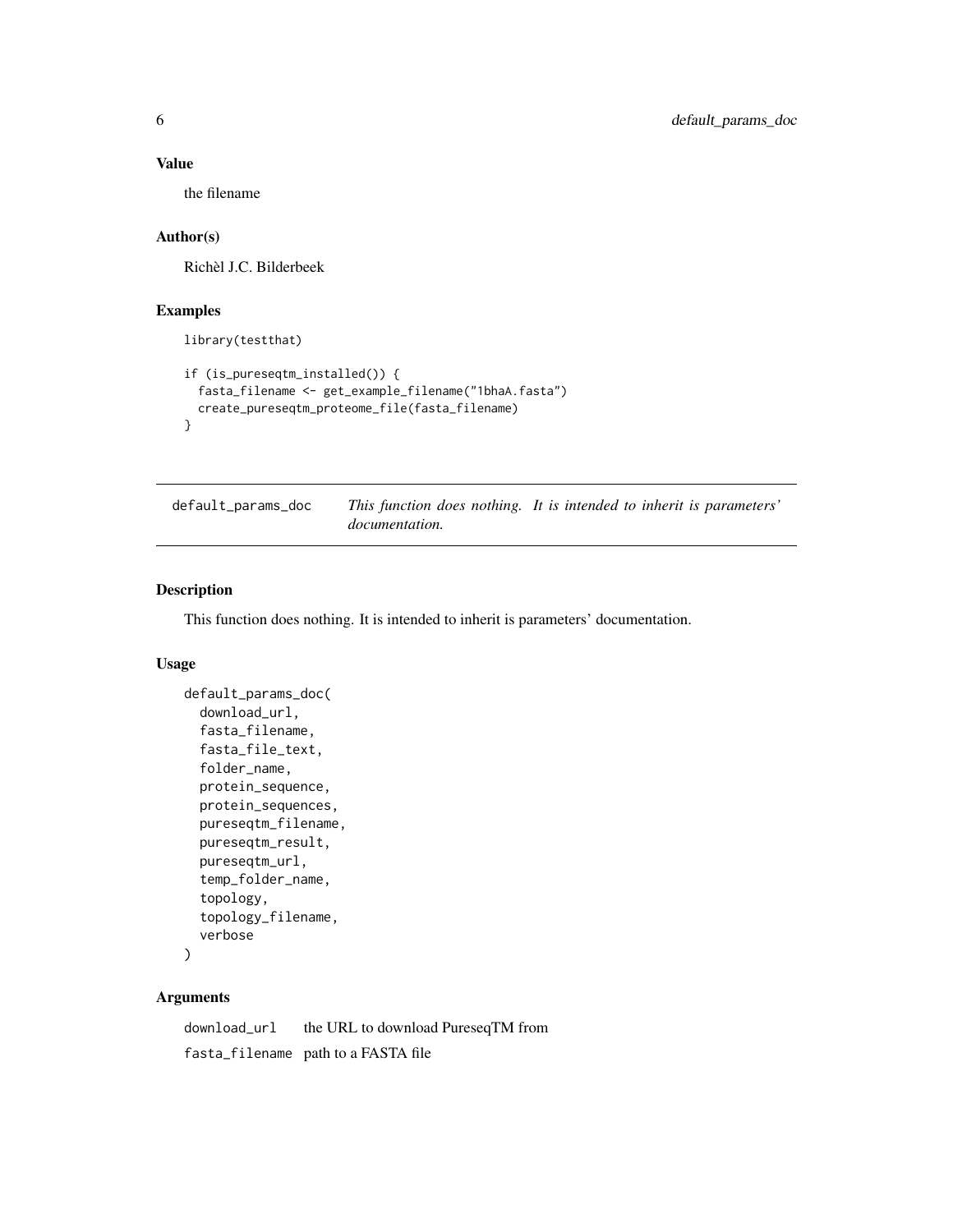<span id="page-6-0"></span>

| fasta_file_text    |                                                                                                                                                                                                                                                     |  |
|--------------------|-----------------------------------------------------------------------------------------------------------------------------------------------------------------------------------------------------------------------------------------------------|--|
|                    | text of a FASTA file                                                                                                                                                                                                                                |  |
| folder_name        | superfolder of PureseqTM. The superfolder's name is /home/[user_name]/. local/share<br>by default, as can be obtained by get_default_pureseqtm_folder                                                                                               |  |
| protein_sequence   |                                                                                                                                                                                                                                                     |  |
|                    | a protein sequence                                                                                                                                                                                                                                  |  |
| protein_sequences  |                                                                                                                                                                                                                                                     |  |
|                    | one or more protein sequences                                                                                                                                                                                                                       |  |
| pureseqtm_filename |                                                                                                                                                                                                                                                     |  |
|                    | filename to write the PureseqTM results to                                                                                                                                                                                                          |  |
| pureseqtm_result   |                                                                                                                                                                                                                                                     |  |
|                    | the result of a PureseqTM run                                                                                                                                                                                                                       |  |
|                    | pureseqtm_url URL of the PureseqTM git repository                                                                                                                                                                                                   |  |
| temp_folder_name   |                                                                                                                                                                                                                                                     |  |
|                    | path of a temporary folder. The folder does not need to exist. Files that are out in<br>this folder are not automatically deleted, which is not a problem, as the default<br>path given by tempdir is automatically cleaned by the operating system |  |
| topology           | the topology as a tibble as returned by predict_topology                                                                                                                                                                                            |  |
| topology_filename  |                                                                                                                                                                                                                                                     |  |
|                    | name of the file to save a protein's topology to                                                                                                                                                                                                    |  |
| verbose            | set to TRUE for more output                                                                                                                                                                                                                         |  |
|                    |                                                                                                                                                                                                                                                     |  |

#### Note

This is an internal function, so it should be marked with @noRd. This is not done, as this will disallow all functions to find the documentation parameters

#### Author(s)

Richèl J.C. Bilderbeek

<span id="page-6-1"></span>get\_default\_pureseqtm\_folder *Get the path to the folder where this package installs PureseqTM by default*

#### Description

Get the path to the folder where this package installs PureseqTM by default

#### Usage

get\_default\_pureseqtm\_folder()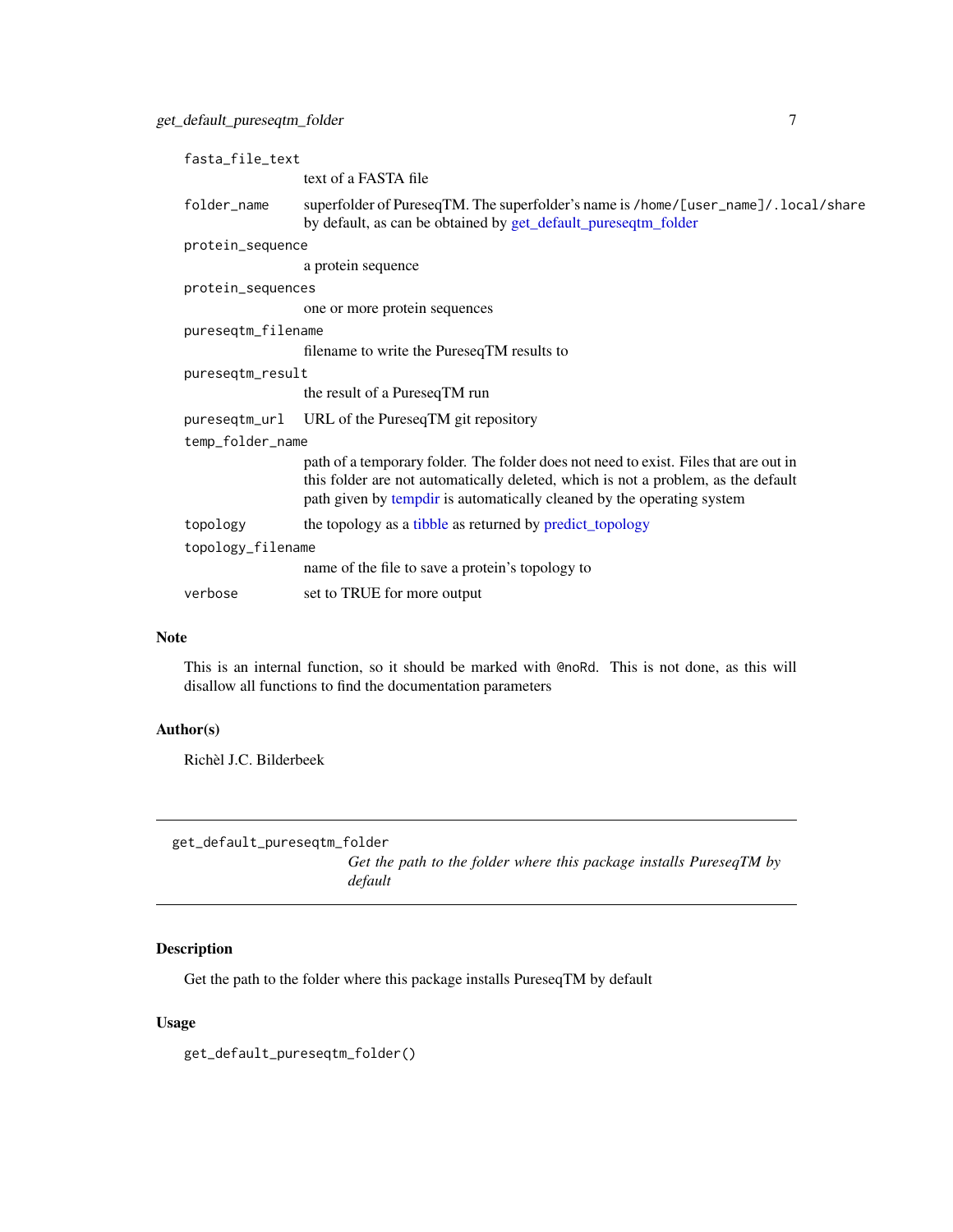<span id="page-7-0"></span>the path to the folder where this package installs PureseqTM by default

#### Author(s)

Richèl J.C. Bilderbeek

#### Examples

get\_default\_pureseqtm\_folder()

<span id="page-7-1"></span>get\_example\_filename *Get the full path to a PureseqTM example file.*

#### Description

Get the full path to a PureseqTM example file. If the filename specified is not a PureseqTM example file, this function will [stop](#page-0-0)

#### Usage

get\_example\_filename(filename, folder\_name = get\_default\_pureseqtm\_folder())

#### Arguments

| filename    | name of the example file, without the path                                          |
|-------------|-------------------------------------------------------------------------------------|
| folder name | superfolder of PureseqTM. The superfolder's name is /home/[user_name]/. local/share |
|             | by default, as can be obtained by get_default_pureseqtm_folder                      |

#### Value

the full path to a PureseqTM example file

#### Author(s)

Richèl J.C. Bilderbeek

#### See Also

use [get\\_example\\_filenames](#page-8-1) to get all PureseqTM example filenames

```
if (is_pureseqtm_installed()) {
 get_example_filename("1bhaA.fasta")
}
```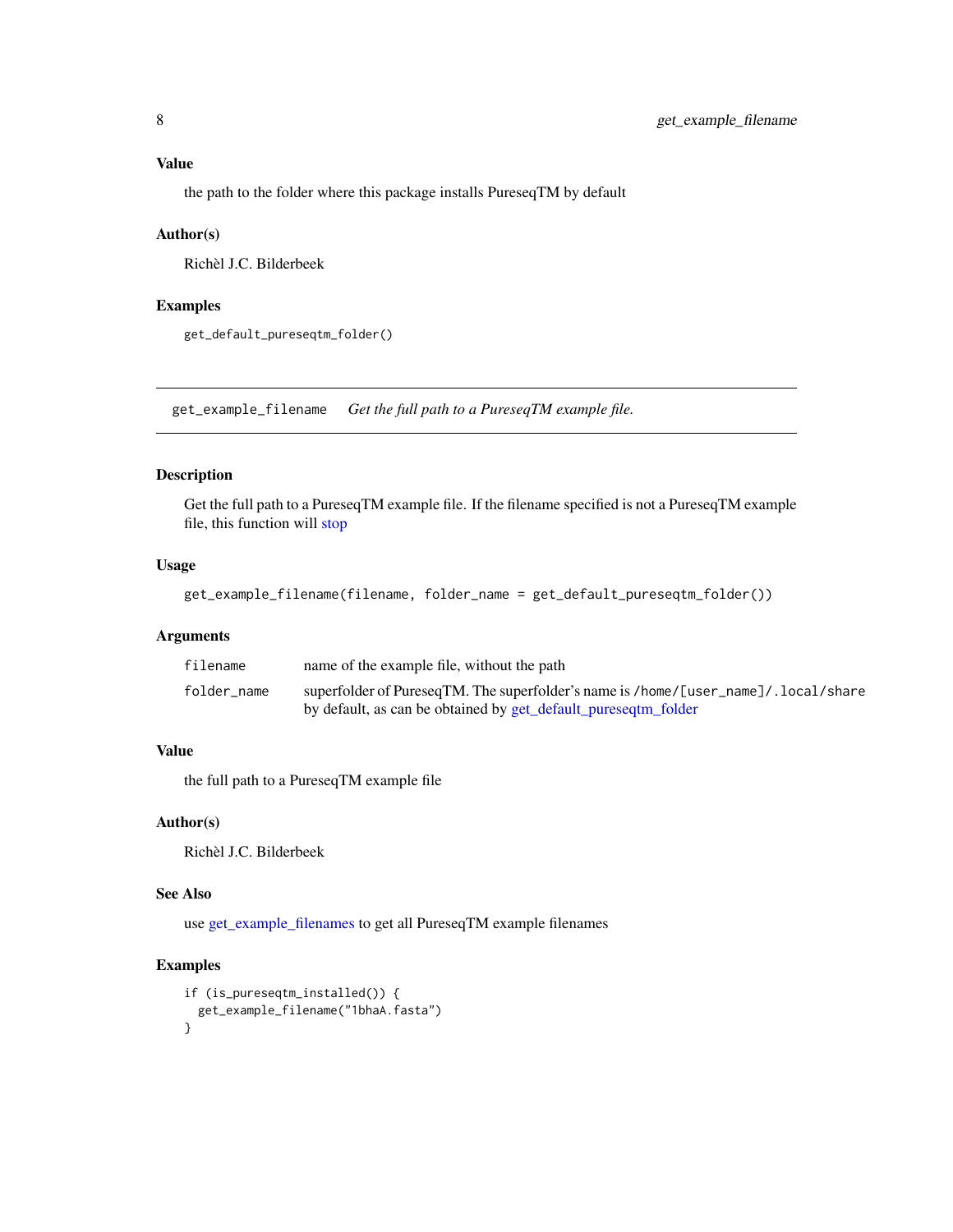<span id="page-8-1"></span><span id="page-8-0"></span>get\_example\_filenames *Get the full path to all PureseqTM example files*

#### Description

Get the full path to all PureseqTM example files

#### Usage

```
get_example_filenames(folder_name = get_default_pureseqtm_folder())
```
#### Arguments

folder\_name superfolder of PureseqTM. The superfolder's name is /home/[user\_name]/.local/share by default, as can be obtained by [get\\_default\\_pureseqtm\\_folder](#page-6-1)

#### Value

a character vector with all PureseqTM example files

#### Author(s)

Richèl J.C. Bilderbeek

#### See Also

use [get\\_example\\_filename](#page-7-1) to get the full path to a PureseqTM example file

#### Examples

```
if (is_pureseqtm_installed()) {
 get_example_filenames()
}
```
get\_pureseqtm\_url *Get the URL of the PureseqTM source code*

#### Description

Get the URL of the PureseqTM source code

#### Usage

get\_pureseqtm\_url()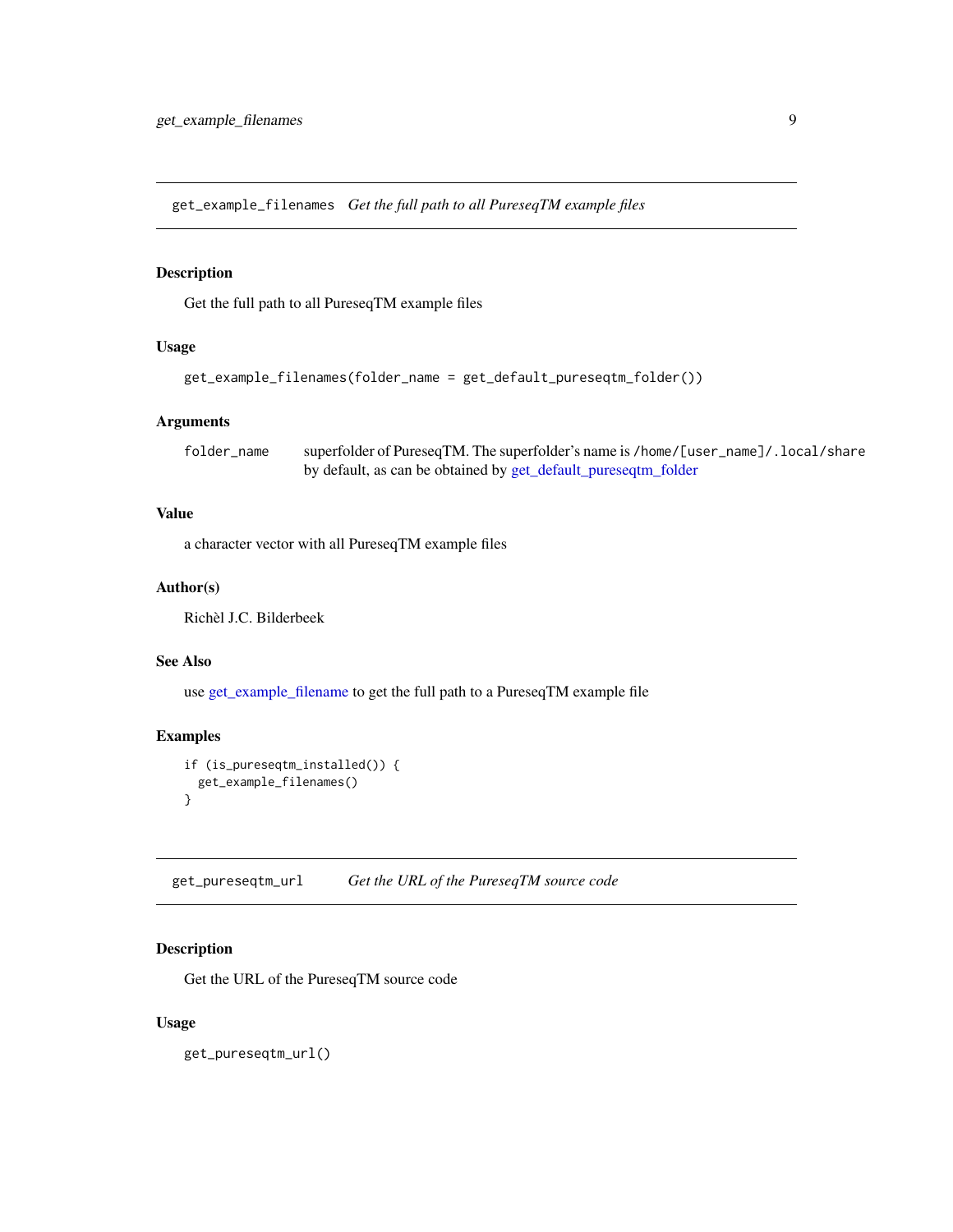<span id="page-9-0"></span>a URL as a character vector of one element

#### Author(s)

Richèl J.C. Bilderbeek

#### Examples

get\_pureseqtm\_url()

get\_pureseqtm\_version *Get the PureseqTM version*

#### Description

Get the PureseqTM version

#### Usage

```
get_pureseqtm_version(folder_name = get_default_pureseqtm_folder())
```
#### Arguments

folder\_name superfolder of PureseqTM. The superfolder's name is /home/[user\_name]/.local/share by default, as can be obtained by [get\\_default\\_pureseqtm\\_folder](#page-6-1)

#### Value

a version number as a character vector of one element, for example v0.10

#### Author(s)

Richèl J.C. Bilderbeek

Richèl J.C. Bilderbeek

```
if (is_pureseqtm_installed()) {
 get_pureseqtm_version()
}
```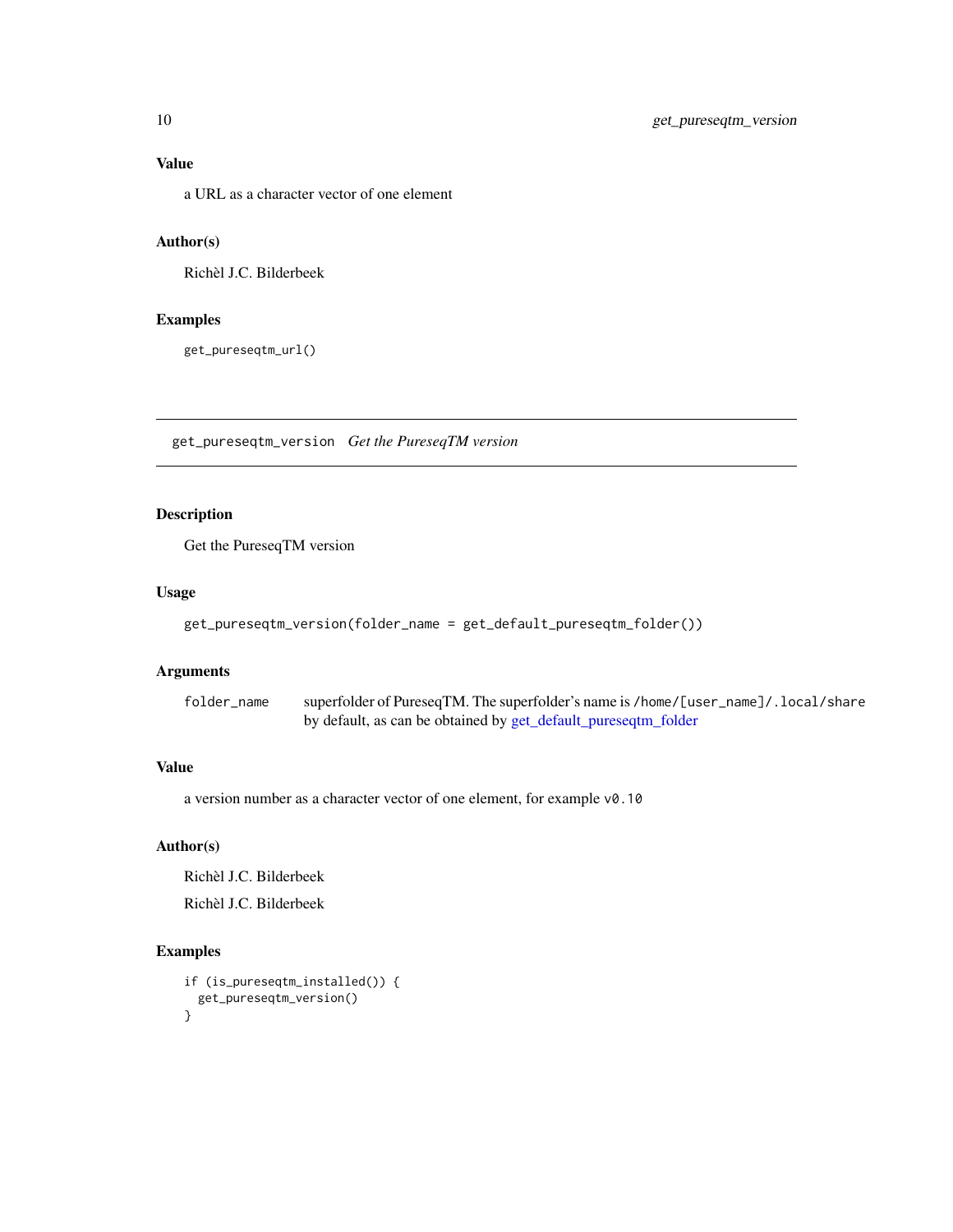<span id="page-10-0"></span>install\_pureseqtm *Install PureseqTM to a local folder*

#### Description

Install PureseqTM to a local folder

#### Usage

```
install_pureseqtm(
  folder_name = get_default_pureseqtm_folder(),
  pureseqtm_url = get_pureseqtm_url()
\overline{\phantom{a}}
```
#### Arguments

| folder name | superfolder of PureseqTM. The superfolder's name is /home/[user_name]/. local/share |
|-------------|-------------------------------------------------------------------------------------|
|             | by default, as can be obtained by get_default_pureseqtm_folder                      |
|             | pureseqtm_url URL of the PureseqTM git repository                                   |

#### Value

Nothing.

#### Author(s)

Richèl J.C. Bilderbeek

#### Examples

```
## Not run:
 install_pureseqtm()
```
## End(Not run)

| is_on_appveyor | Determines if the environment is AppVeyor |  |
|----------------|-------------------------------------------|--|
|----------------|-------------------------------------------|--|

#### Description

Determines if the environment is AppVeyor

#### Usage

is\_on\_appveyor()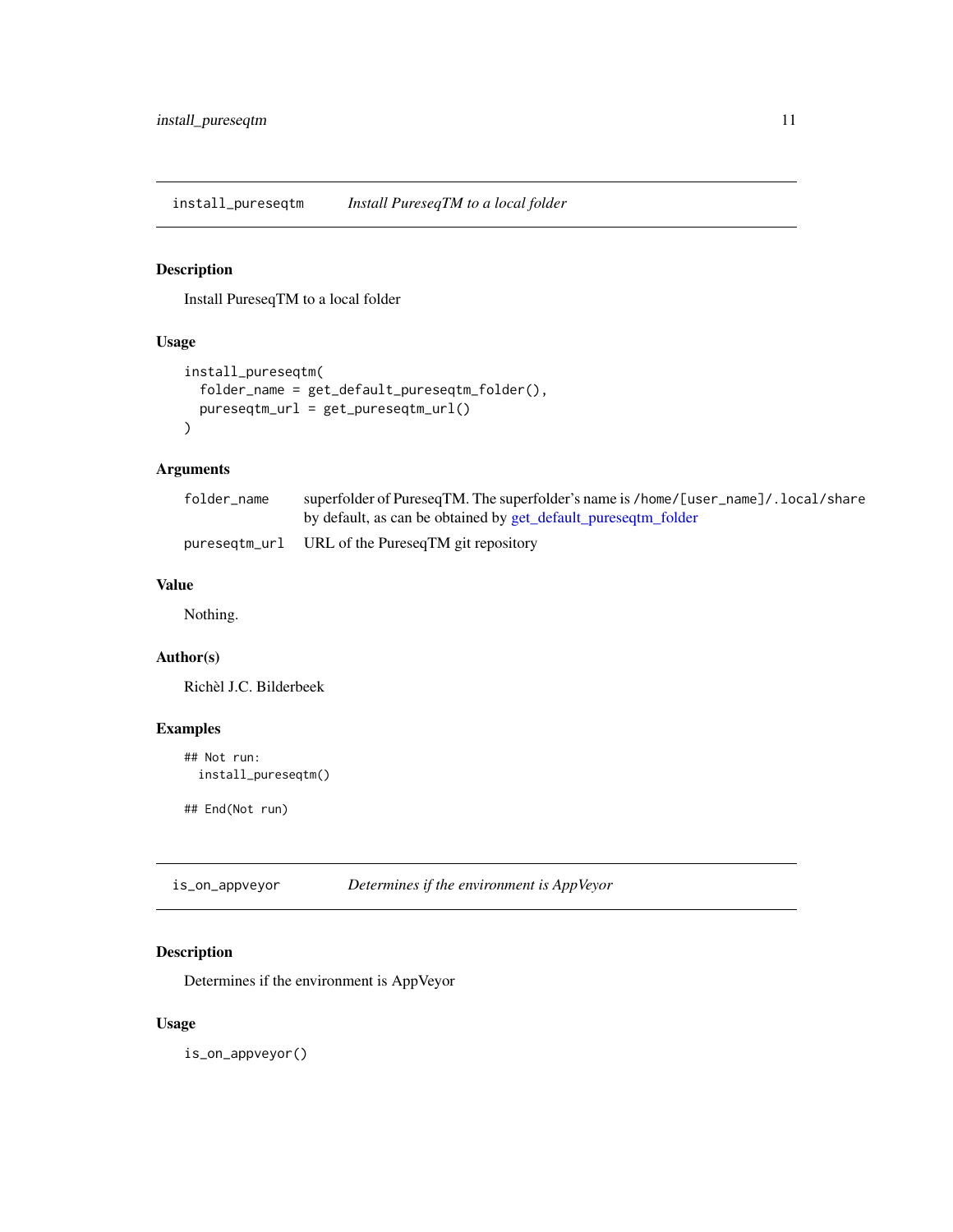[TRUE](#page-0-0) if run on AppVeyor, [FALSE](#page-0-0) otherwise

#### Author(s)

Richèl J.C. Bilderbeek

#### Examples

```
if (is_on_appveyor()) {
  print("Running on AppVeyor")
}
```
is\_on\_ci *Determines if the environment is a continuous integration service*

### Description

Determines if the environment is a continuous integration service

#### Usage

is\_on\_ci()

#### Value

[TRUE](#page-0-0) if run on AppVeyor or Travis CI, [FALSE](#page-0-0) otherwise

#### Author(s)

Richèl J.C. Bilderbeek

```
if (is_on_ci()) {
  print("Running on a continuous integration service")
}
```
<span id="page-11-0"></span>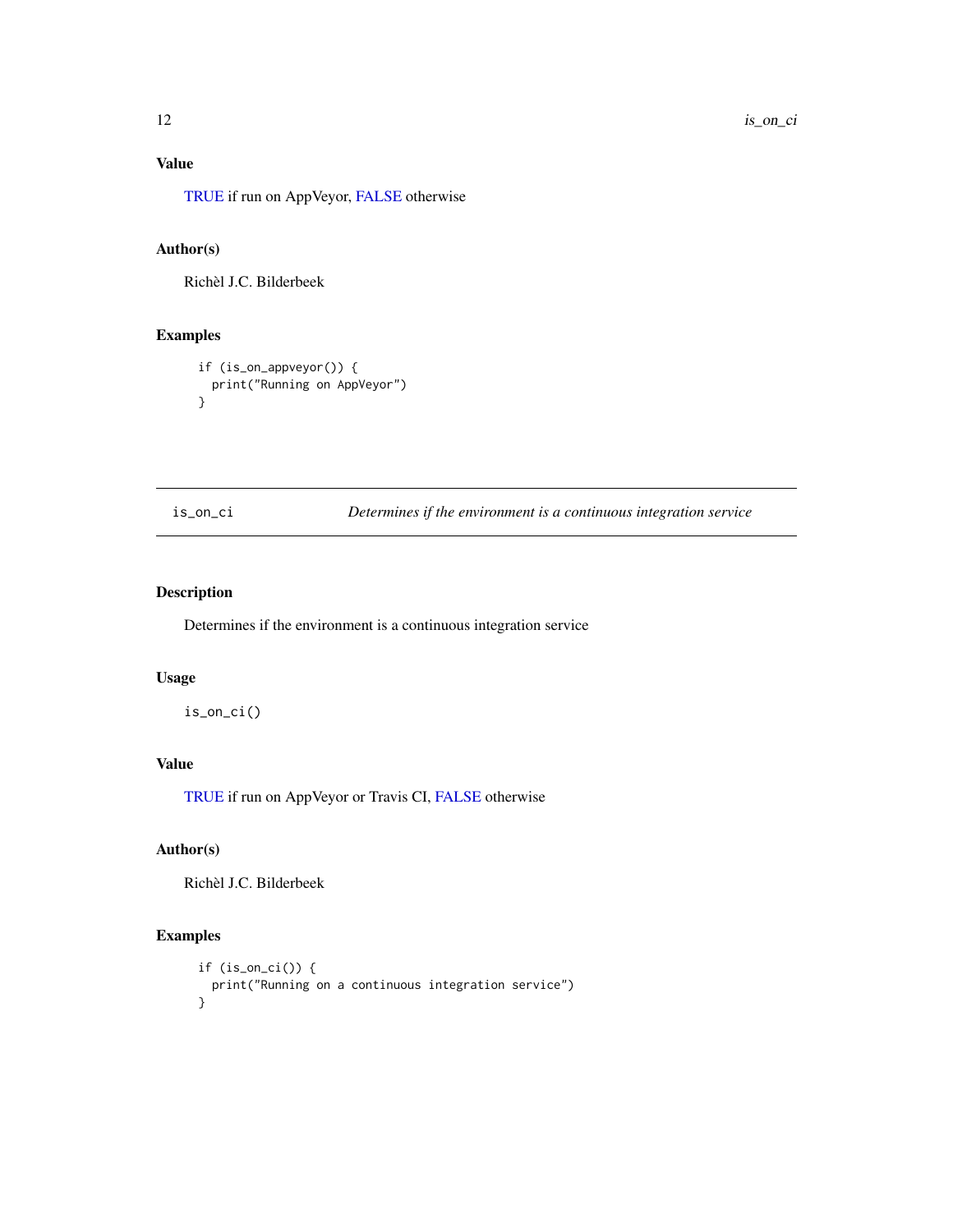<span id="page-12-0"></span>

#### Description

Determines if the environment is Travis CI

#### Usage

is\_on\_travis()

#### Value

[TRUE](#page-0-0) if run on Travis CI, [FALSE](#page-0-0) otherwise

#### Author(s)

Richèl J.C. Bilderbeek

#### Examples

```
if (is_on_travis()) {
  print("Running on Travis CI")
}
```
is\_protein\_name\_line *Is the line of text the name of a protein, as used within a FASTA filename?*

#### Description

Is the line of text the name of a protein, as used within a FASTA filename?

#### Usage

is\_protein\_name\_line(line)

#### Arguments

line line of text from a FASTA filename

#### Value

[TRUE](#page-0-0) if the line can be the name of a protein in a FASTA file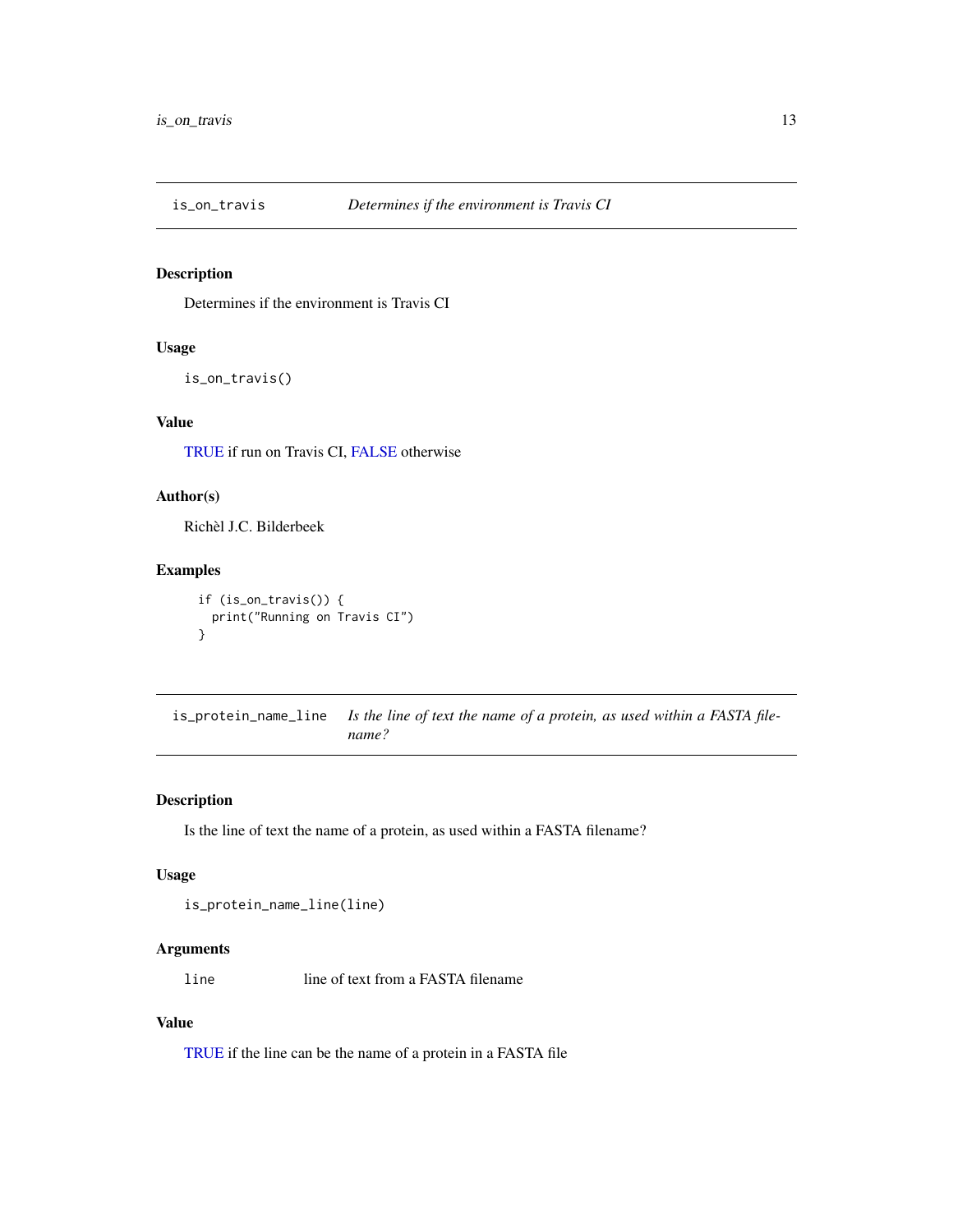#### Author(s)

Richèl J.C. Bilderbeek

#### Examples

is\_protein\_name\_line(">5H2A\_CRIGR")

is\_pureseqtm\_installed

*Measure if PureseqTM is installed locally*

#### Description

Measure if PureseqTM is installed locally

#### Usage

```
is_pureseqtm_installed(folder_name = get_default_pureseqtm_folder())
```
#### Arguments

| folder name | superfolder of PureseqTM. The superfolder's name is /home/[user_name]/. local/share |
|-------------|-------------------------------------------------------------------------------------|
|             | by default, as can be obtained by get_default_pureseqtm_folder                      |

#### Value

[TRUE](#page-0-0) is PureseqTM is installed locally, [FALSE](#page-0-0) otherwise

#### Author(s)

Richèl J.C. Bilderbeek

#### Examples

is\_pureseqtm\_installed()

<span id="page-13-0"></span>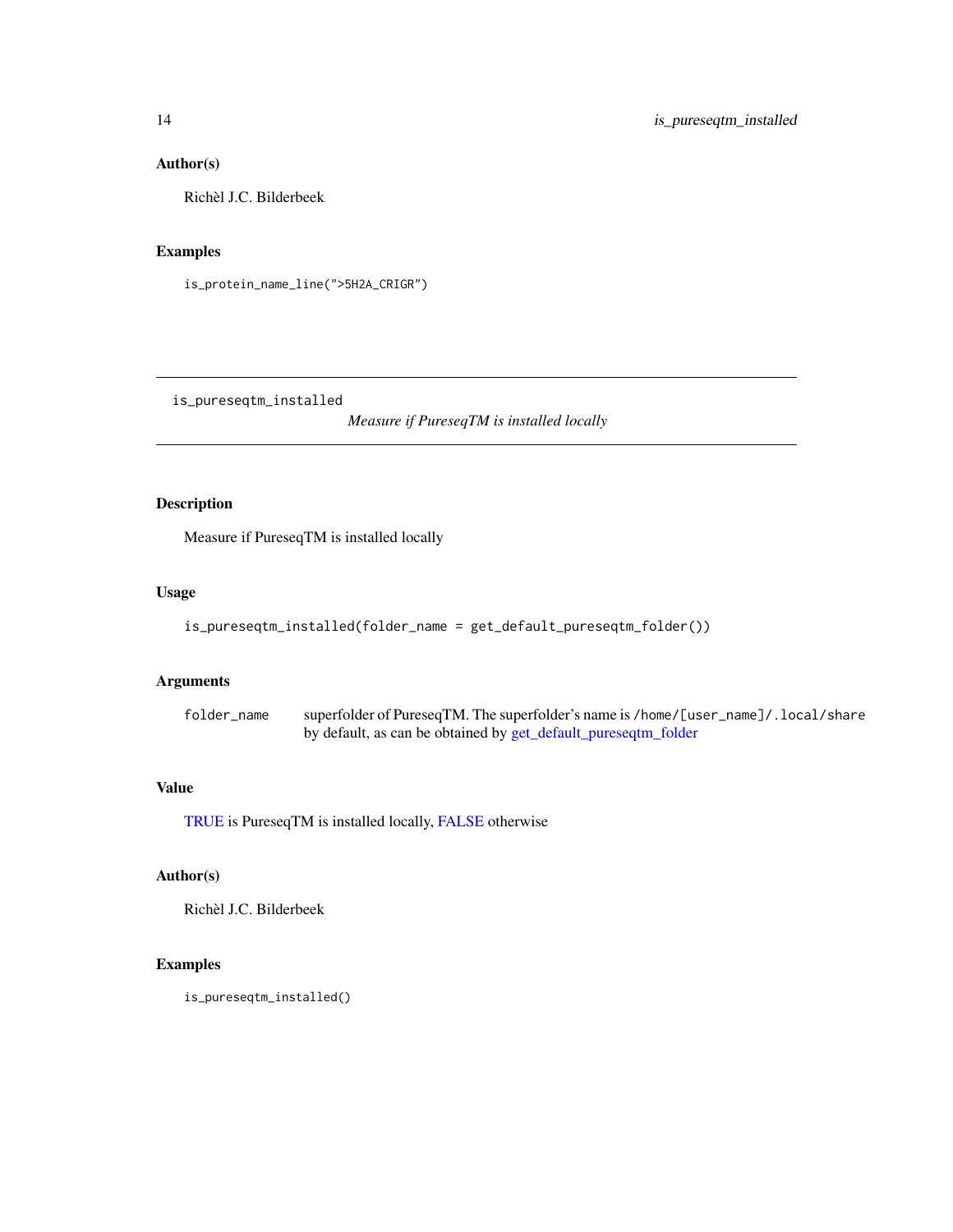<span id="page-14-0"></span>is\_tmh *Determine if the protein sequence contains at least one transmembrane helix.*

#### Description

Determine if the protein sequence contains at least one transmembrane helix.

#### Usage

```
is_tmh(protein_sequence, folder_name = get_default_pureseqtm_folder())
```
#### Arguments

| protein_sequence |                                                                                                                                                       |
|------------------|-------------------------------------------------------------------------------------------------------------------------------------------------------|
|                  | a protein sequence                                                                                                                                    |
| folder_name      | superfolder of PureseqTM. The superfolder's name is /home/[user_name]/. local/share<br>by default, as can be obtained by get_default_pureseqtm_folder |

#### Value

[TRUE](#page-0-0) if the protein sequence contains at least one transmembrane helix

#### Author(s)

Richèl J.C. Bilderbeek

#### Examples

```
if (is_pureseqtm_installed()) {
 # This sequence is a TMH
 is_tmh("QEKNWSALLTAVVIILTIAGNILVIMAVSLEKKLQNATNYFLM")
 # This sequence is not a TMH
 is_tmh("VVIILTIRGNILVIMAVSLE")
}
```
is\_topology\_line *Is the line of text the topology, as used within a FASTA filename?*

#### Description

Is the line of text the topology, as used within a FASTA filename? In this context, a topology is a string of zeroes and ones, in which a one denotes that that amino acid is within the membrane.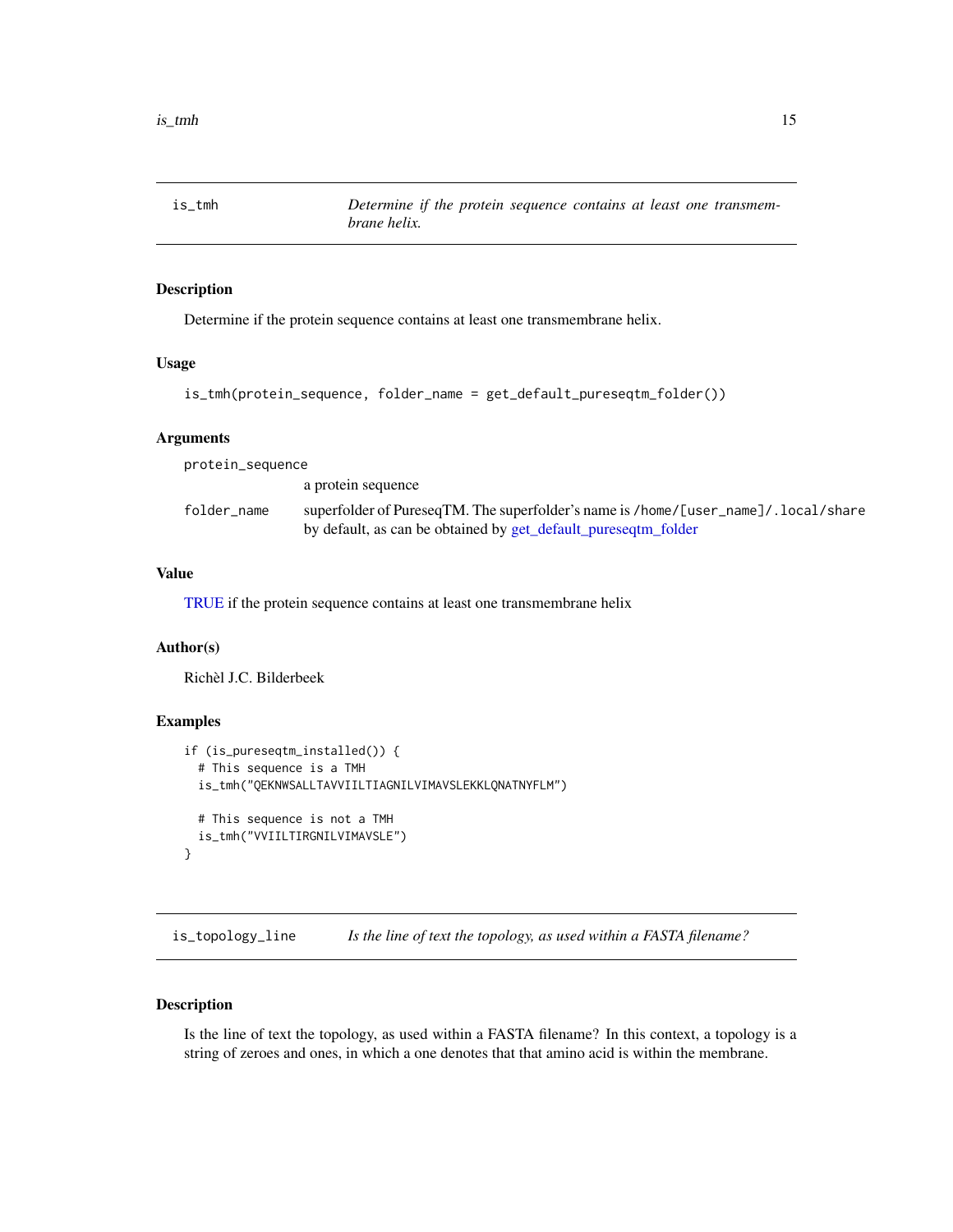#### Usage

is\_topology\_line(line)

#### Arguments

line line of text from a FASTA filename

#### Value

[TRUE](#page-0-0) if the line can be the text of a topology in a FASTA file.

#### Author(s)

Richèl J.C. Bilderbeek

#### Examples

```
# This is a valid topology
is_topology_line("000010101011")
```

```
# This is an invalid topology
is_topology_line("invalid")
```
plot\_topology *Plot the topology*

#### Description

Plot the topology

#### Usage

```
plot_topology(topology)
```
#### Arguments

topology the topology as a [tibble](#page-0-0) as returned by [predict\\_topology](#page-16-1)

#### Value

a [ggplot](#page-0-0) that displays the topology of one or more proteins

#### Author(s)

Richèl J.C. Bilderbeek

<span id="page-15-0"></span>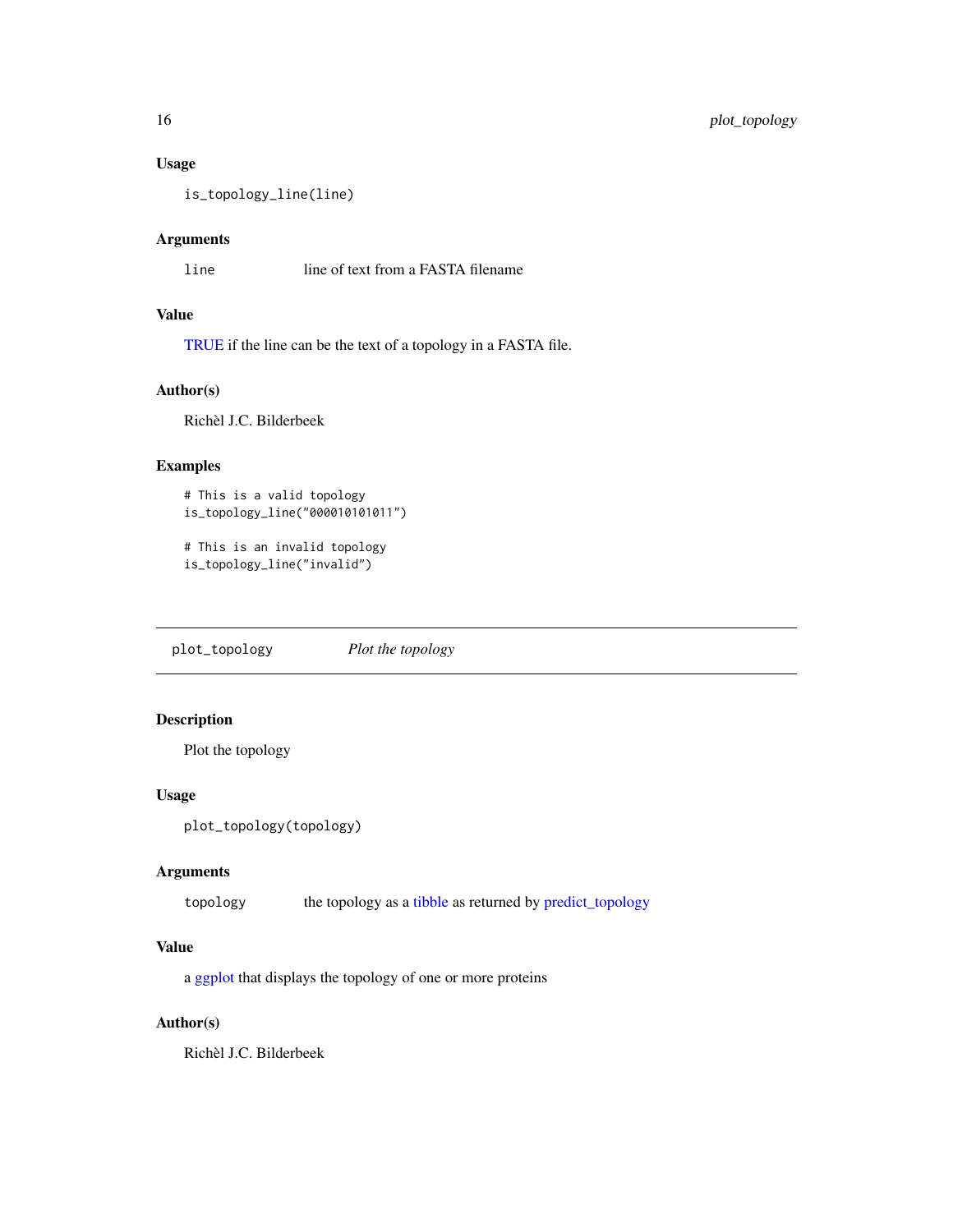#### <span id="page-16-0"></span>predict\_topology 17

#### Examples

```
if (is_pureseqtm_installed() && is_on_ci()) {
 fasta_filename <- get_example_filename("test_proteome.fasta")
 topology <- predict_topology(fasta_filename)
 plot_topology(topology)
}
```
<span id="page-16-1"></span>predict\_topology *Predict the topology of a proteome*

#### Description

Predict the topology of a proteome

#### Usage

```
predict_topology(
  fasta_filename,
  folder_name = get_default_pureseqtm_folder(),
  topology_filename = tempfile(fileext = ".top")
\mathcal{L}
```
#### Arguments

fasta\_filename path to a FASTA file

folder\_name superfolder of PureseqTM. The superfolder's name is /home/[user\_name]/.local/share by default, as can be obtained by [get\\_default\\_pureseqtm\\_folder](#page-6-1)

topology\_filename

name of the file to save a protein's topology to

#### Value

a [tibble](#page-0-0) with the columns 'name' and 'topology', where the 'name' column hold all the proteins' names, and 'topology' contains all respective topologies.

#### Author(s)

Richèl J.C. Bilderbeek

```
if (is_pureseqtm_installed()) {
 fasta_filename <- get_example_filename("1bhaA.fasta")
 predict_topology(fasta_filename)
}
```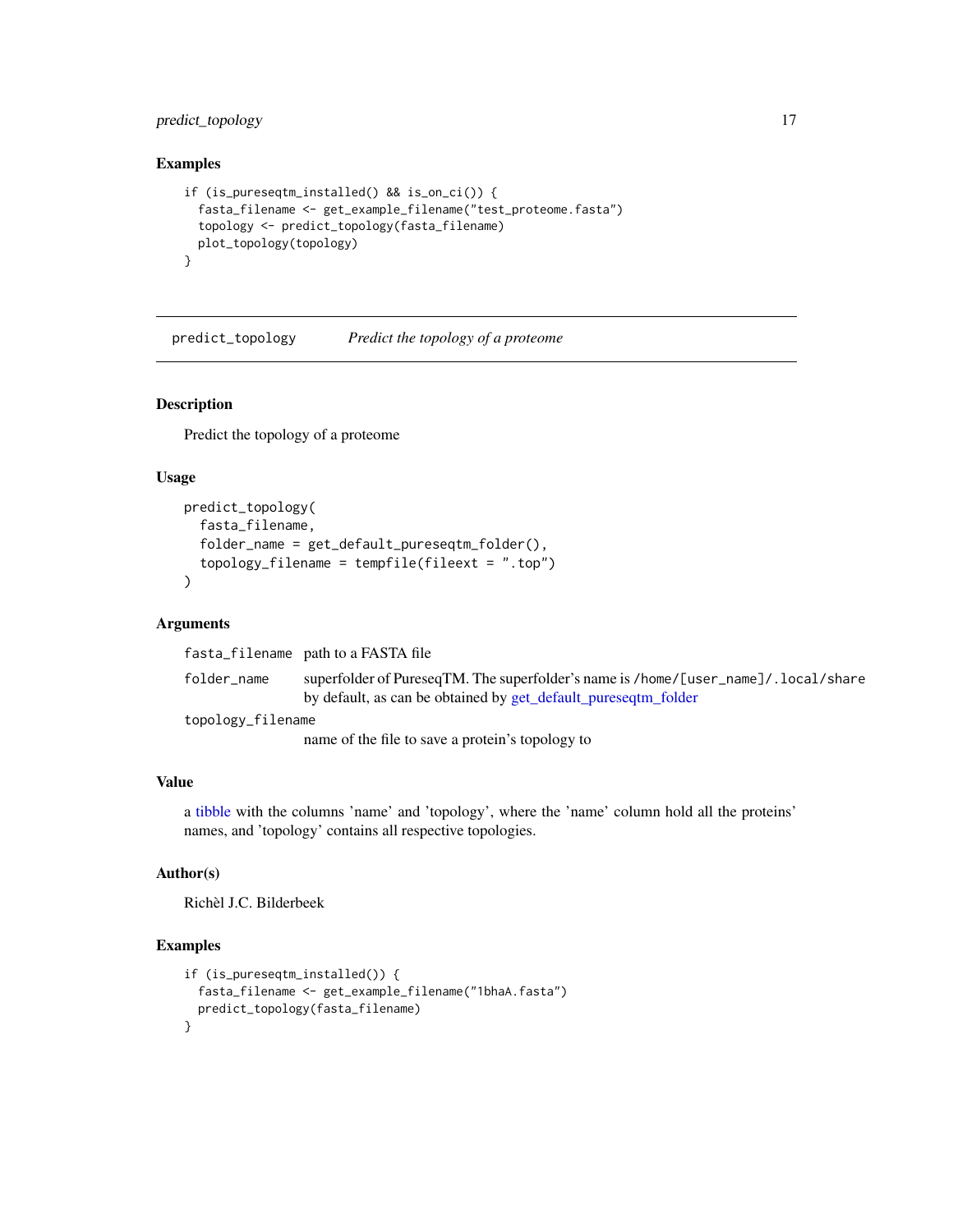<span id="page-17-0"></span>predict\_topology\_from\_sequence

*Run PureseqTM directy on a protein sequence*

#### Description

Run PureseqTM directy on a protein sequence

#### Usage

```
predict_topology_from_sequence(
 protein_sequence,
  folder_name = get_default_pureseqtm_folder()
)
```
#### Arguments

| protein_sequence |                                                                                                                                                       |
|------------------|-------------------------------------------------------------------------------------------------------------------------------------------------------|
|                  | a protein sequence, with the amino acids as capitals, for example MEILCEDNTSLSSIPNSL                                                                  |
| folder name      | superfolder of PureseqTM. The superfolder's name is /home/[user_name]/. local/share<br>by default, as can be obtained by get_default_pureseqtm_folder |

#### Value

a topology as a string of zeroes and ones, where a one denotes that the corresponding amino acid is located within the membrane.

#### Author(s)

Richèl J.C. Bilderbeek

```
if (is_pureseqtm_installed()) {
 protein_sequence <- paste0(
    "QEKNWSALLTAVVIILTIAGNILVIMAVSLEKKLQNATNYFLM",
    "SLAIADMLLGFLVMPVSMLTILYGYRWP"
 \lambdapredict_topology_from_sequence(protein_sequence)
}
```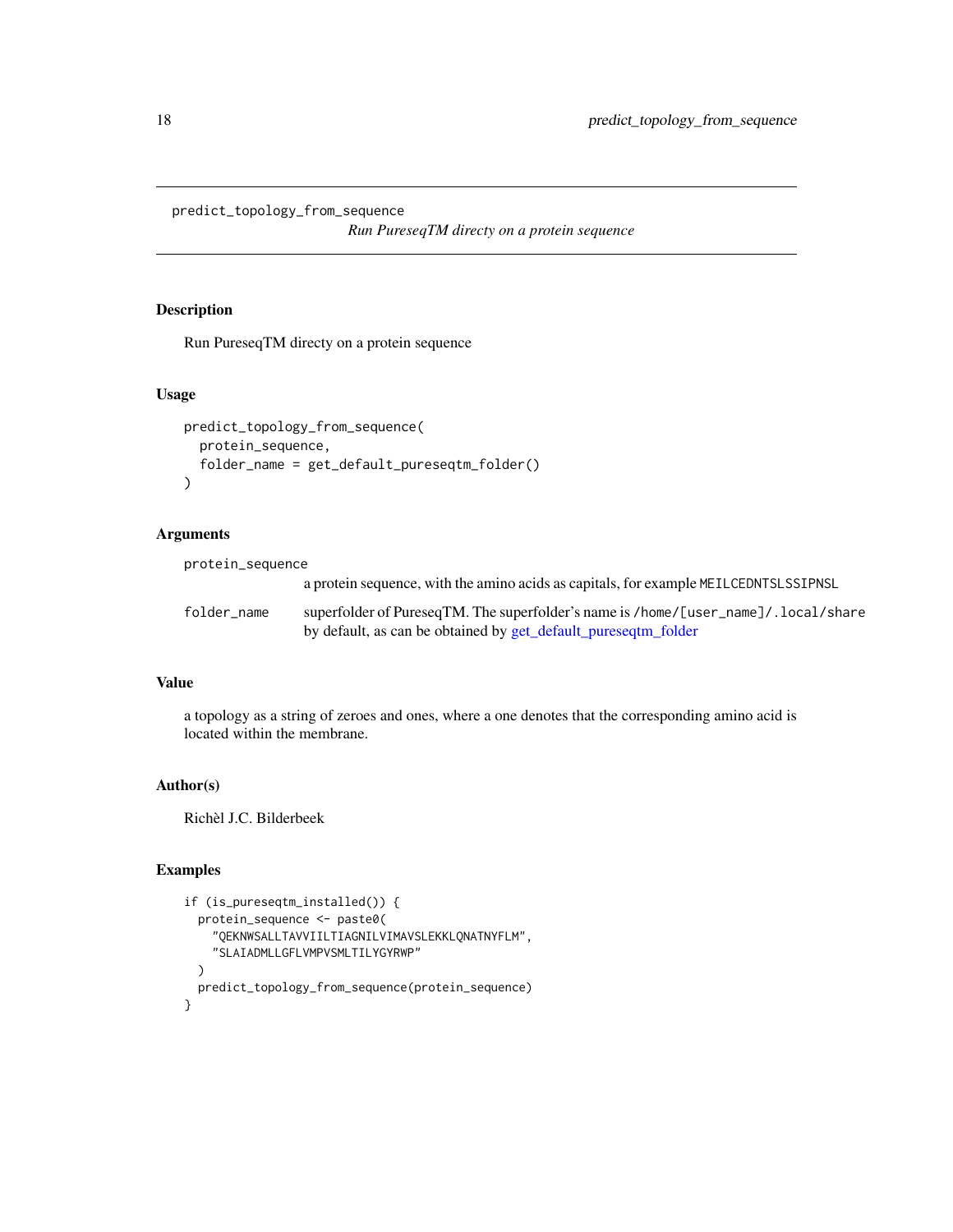<span id="page-18-1"></span><span id="page-18-0"></span>

#### Description

Proteins reside in either the cell plasma of in the cell membrane. A membrane protein goes through the membrane at least once. There are multiple ways to span this hydrophobic layer. One common structure is the transmembrane (alpha) helix (TMH). Given the amino acid sequence of a membrane protein, this package predicts which parts of the protein are TMHs

#### Author(s)

Richèl J.C. Bilderbeek

#### Examples

```
if (is_pureseqtm_installed()) {
 # Obtain an example filename
 fasta_filename <- get_example_filename("1bhaA.fasta")
 # Get the topology as a tibble
 topology <- predict_topology(fasta_filename)
 # show the topology
 plot_topology(topology)
}
```
pureseqtmr\_report *Create a [pureseqtmr](#page-18-1) report, to be used when reporting bugs*

#### Description

Create a [pureseqtmr](#page-18-1) report, to be used when reporting bugs

#### Usage

```
pureseqtmr_report(folder_name = get_default_pureseqtm_folder())
```
#### Arguments

| folder name | superfolder of PureseqTM. The superfolder's name is /home/[user_name]/. local/share |
|-------------|-------------------------------------------------------------------------------------|
|             | by default, as can be obtained by get_default_pureseqtm_folder                      |

#### Value

Nothing.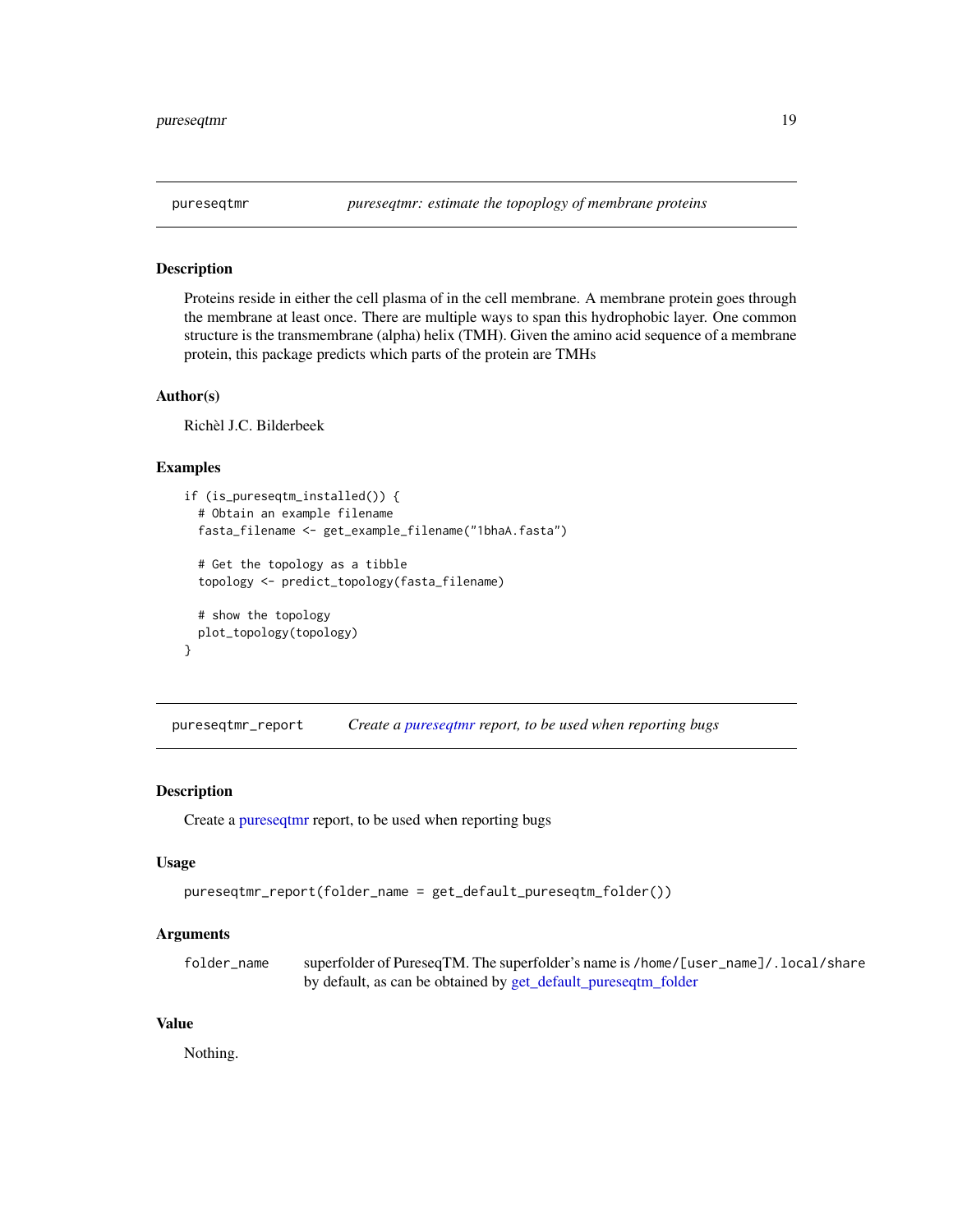#### Author(s)

Richèl J.C. Bilderbeek

#### Examples

pureseqtmr\_report()

run\_pureseqtm\_proteome

*Run PureseqTM on a proteome*

#### Description

Run PureseqTM on a proteome

#### Usage

```
run_pureseqtm_proteome(
  fasta_filename,
  folder_name = get_default_pureseqtm_folder(),
  topology_filename = tempfile(fileext = ".top")
\lambda
```
#### Arguments

fasta\_filename path to a FASTA file

folder\_name superfolder of PureseqTM. The superfolder's name is /home/[user\_name]/.local/share by default, as can be obtained by [get\\_default\\_pureseqtm\\_folder](#page-6-1)

topology\_filename

name of the file to save a protein's topology to

#### Value

the topology of the proteome, using the same output as PureseqTM. Use [predict\\_topology](#page-16-1) to get the topology as a [tibble](#page-0-0)

#### Author(s)

Richèl J.C. Bilderbeek

#### See Also

- Use [predict\\_topology](#page-16-1) to predict the topology of a proteome
- Use [create\\_pureseqtm\\_files](#page-3-1) to only create the PureseqTM output files

<span id="page-19-0"></span>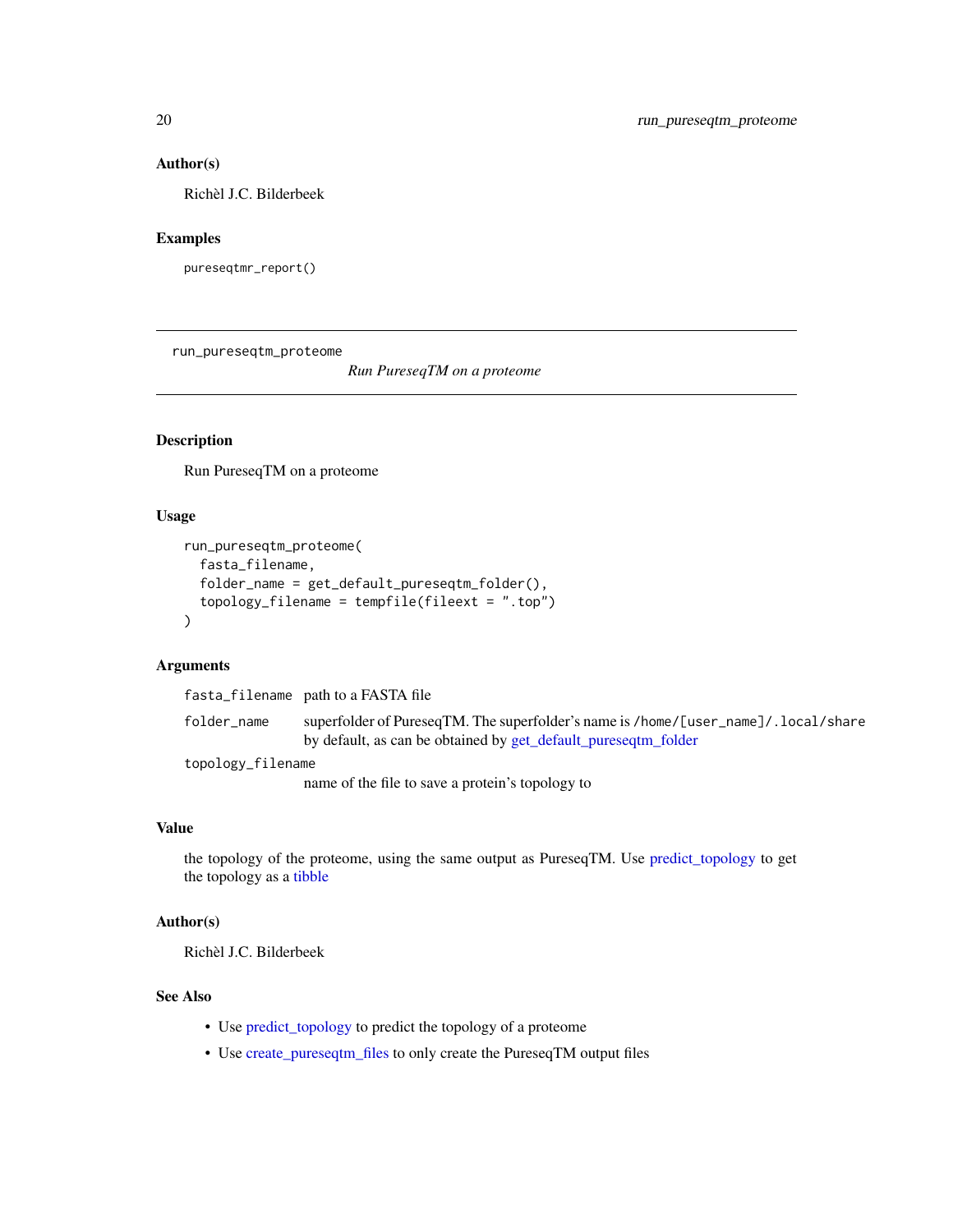#### <span id="page-20-0"></span>tally\_tmhs 21

#### Examples

```
if (is_pureseqtm_installed()) {
 fasta_filename <- get_example_filename("1bhaA.fasta")
 run_pureseqtm_proteome(fasta_filename)
}
```
tally\_tmhs *Count the number of transmembrane helices in a topology*

#### Description

Count the number of transmembrane helices in a topology

#### Usage

```
tally_tmhs(topology)
```
#### Arguments

topology the topology as a [tibble](#page-0-0) as returned by [predict\\_topology](#page-16-1)

#### Value

a [tibble](#page-0-0) with the number of TMHs per protein

#### Examples

```
if (is_pureseqtm_installed()) {
 tally_tmhs(
   predict_topology(
     get_example_filename("1bhaA.fasta")
   )
 )
}
```
uninstall\_pureseqtm *Uninstall PureseqTM*

#### Description

Uninstall PureseqTM

#### Usage

```
uninstall_pureseqtm(folder_name = get_default_pureseqtm_folder())
```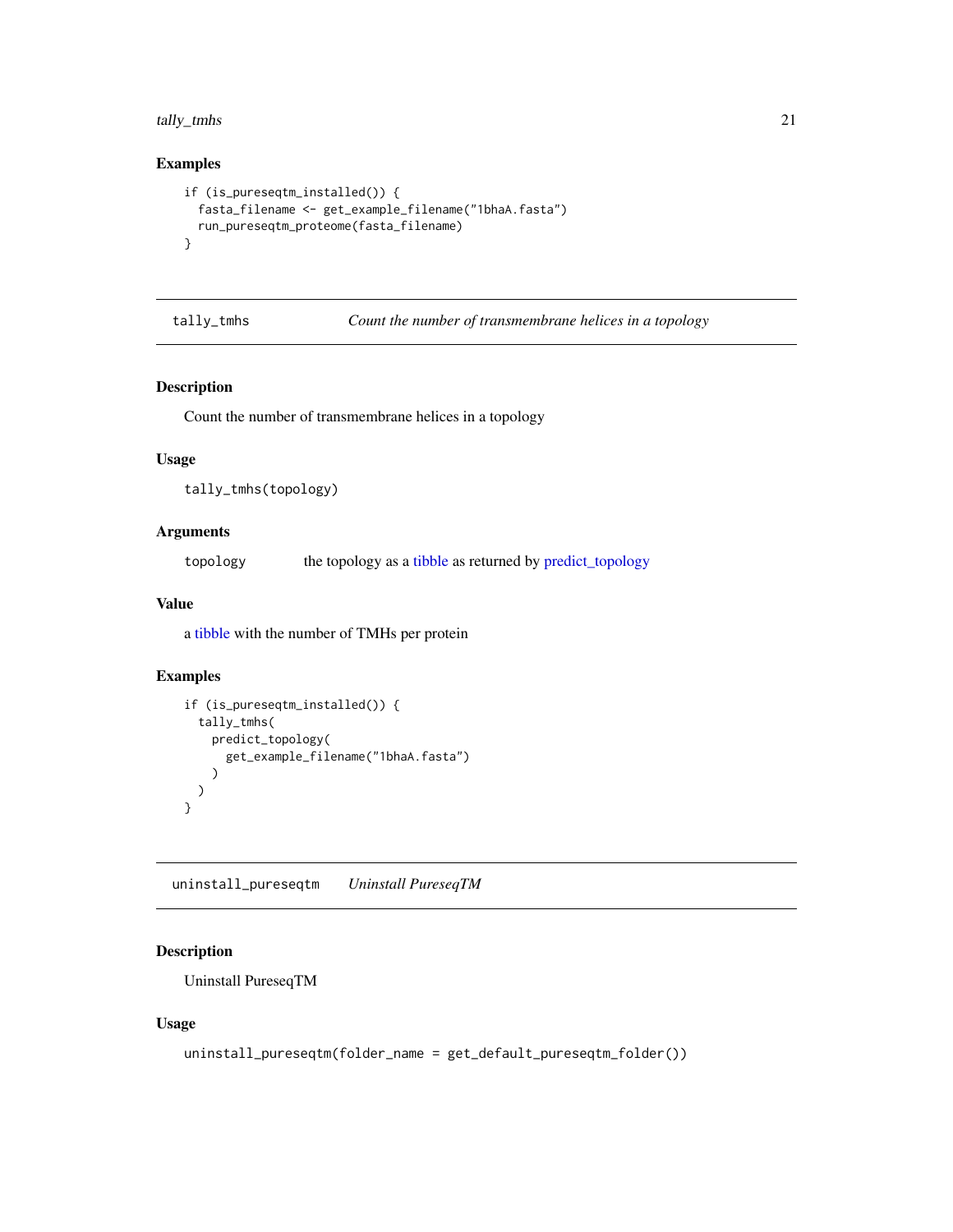#### Arguments

folder\_name name of the folder where the PureseqTM files are installed. The name of the PureseqTM binary file will be at [folder\_name]/PureseqTM\_Package

#### Value

Nothing.

#### Author(s)

Richèl J.C. Bilderbeek